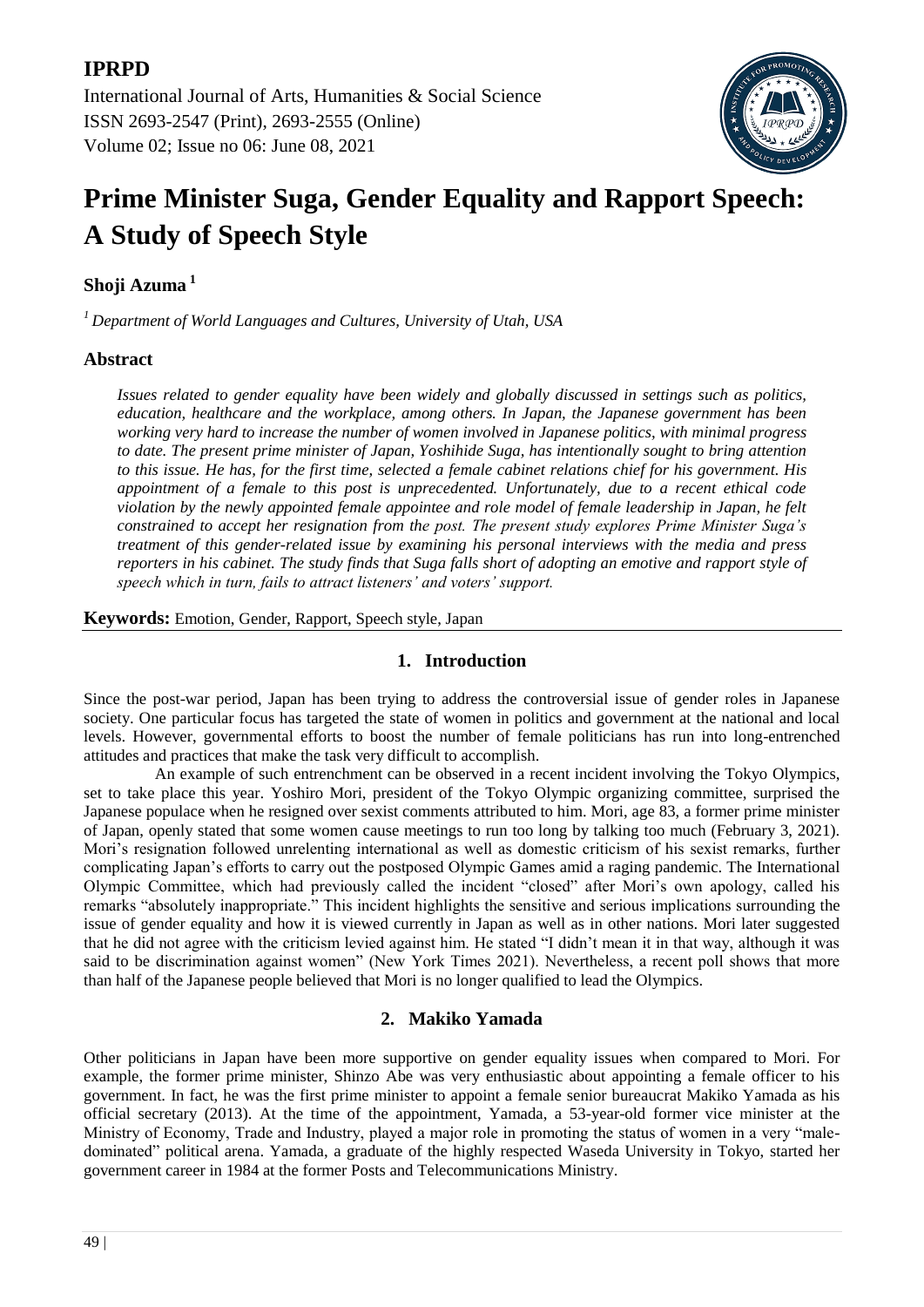In 2020, Abe's successor, the new prime minister Yoshihide Suga, appointed Yamada to be cabinet public relations chief, the first time this position had ever been occupied by a female. Yamada became quite active in her role moderating all press conferences as the main representative for prime minister Suga's administration.

Yet Yamada's reputation was soon tarnished when it was discovered that she attended a luxury dinner in 2019 with Seigo Suga, the eldest son of prime minister Suga. This action constituted a violation of the national public service ethics code. The code prohibits government employees from receiving gifts or entertainment from companies or individuals. The dinner, valued at 74000 yen (\$700), was paid for by the Toohoku Shinsha film company, and Seigo Suga is a shareholder of the company. Later, in a Diet House of Representatives' Budget Committee meeting, Yamada was asked to respond to the allegations. In the meeting, Yamada expressed regret for her actions saying "I apologize for damaging the public trust in civil servants due to the violation of the ethics code while I was at the communications ministry." She added, "I want to improve myself as much as possible... while I continue to serve in my post." In other words, she made it clear she did not intend to resign despite her violation of the ethics code.

Prime minister Suga as well as his government officials supported her decision. Suga stated, "I have high hopes for her as a female public relations official." Yamada argued that she did not warrant a reprimand since she had already retired from the ministry when the dinner occurred and the code does not apply to individuals who are granted a special status in a government post (which she held as public relations chief for Suga's administration). Although Yamada's explanation may have been accepted by some, the public as well as political opposition leaders increased pressure against Suga's administration amid the growing scandals related to the Tokyo Olympics and the coronavirus pandemic. According to Kyodo News (2021), one former cabinet member commented that "It's a remarkable chain of negative events. If public discontent continues to grow, it will no longer be a laughing matter." Possibly due to these negative attitudes, Yamada finally decided to resign explaining she was unable to carry out her duties, citing her two-week hospitalization for an illness. Details of her sickness were not given. Suga finally accepted Yamada's resignation.

Subsequently, Suga made an official statement stating "I am truly sorry that the cabinet public relations chief has come to resign her post at such an extremely important time in Diet deliberations, inconveniencing the Diet members and the citizens" (Suga 2021). Many officials voiced surprise and regret over the departure of Yamada, who is viewed by many as a leading figure for women's empowerment.

Notably, prior to Yamada's resignation, Suga had been scheduled to speak to the public at a regular press conference (*kisha kaiken*) to discuss the pandemic as well as other political issues. However, after Yamada's resignation occurred, Suga suddenly replaced the press conference with a more informal meeting (*burasagarikaiken*). This change prompted speculation that the Suga administration was trying to "shield" Yamada from inquiries about her involvement in the scandal (e.g., Jiji News 2021, Nishi Nippon Shinbun 2021, Zenkoku Shinbun Net 2021), and potentially the negative impact on Seigo Suga, the prime minister's son, and his role in the conflict-of-interest story. The informal meeting (*burasagari-kaiken*) surprisingly continued for more than 20 minutes in an exchange between Suga and the media journalists.

In the present study, I will examine this 20-minute exchange and discuss the interactions between Suga and the media. I will limit my focus to the subject matter regarding Yamada, although the meeting addressed other issues. My analysis is primarily based on the information provided by *Suga shushoo no burasagari kaiken shoosai* (Sankei Shinbun 2021a). Did Yamada's resignation take the wind out of Suga's sails? Were Suga's responses persuasive? Did the gender equality related controversy prove to be a stumbling block for Suga's administration? Could the ethics violation blunt any momentum toward a more favorable perception of the administration?

#### **3. Press conference/exchange**

#### *3.1. Suga avoids and redirects media questions*

Prime minister Suga held an informal exchange called *burasagari kaiken* with the media. This interview style has sometimes occurred in the past in Japan, most notably with the former prime minister Junichiro Koizumi (e.g., Japan National Press Club 2002). The phrase translates to English as a "hanging interview" or doorstep interview in which reporters surround a public figure and prod him for an off-the-cuff response. It is not in any way a formal press conference, but because of the informality, reporters are often able to observe raw, unrehearsed ideas and opinions from public figures and politicians.

Interestingly, the analysis of the exchange seems to suggest that Suga speaks to the media and the public in his own stylized manner. In short, he uses a "speaker-oriented style" rather than "listener- or addressee-oriented style." To put this differently, Suga seems to speak for himself rather than speaking to the addressee. He often avoids answering questions from the media in a clear and convincing manner.

Let us examine the informal exchange or *burasagari kaiken* with the media which happened at the official residence (*kantei*) of the prime minister in Tokyo on the 26th of February, 2021. After briefly discussing the lift of the COVID-19 state of emergency, Suga was directly asked about the issue of Ms. Yamada, who, at the time

**50** | Prime Minister Suga, Gender Equality and Rapport Speech: Shoji Azuma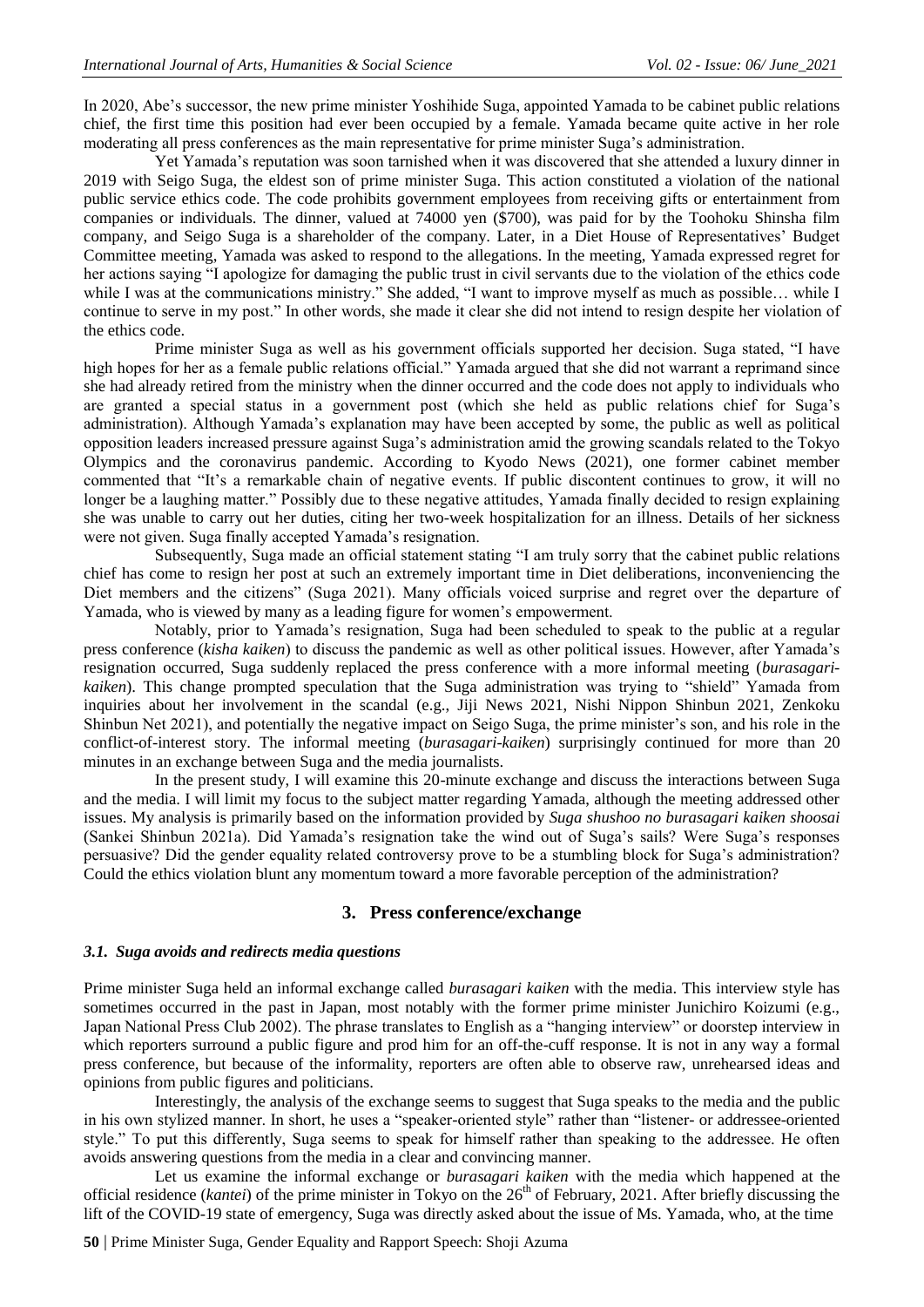of the interview, was still the public relations chief for the government. I will examine the details of the exchange along with its original Japanese with its English translation.

#### (1)

Reporter: *Kinkyuu jitai sengen no roku fuken kaijyo to iu jyuudai na kettei o shita nimo kakawarazu, naze kyoo kishakaiken o okonawanakatta no deshoo ka. Koogaku settai o uketa Yamada naikaku koohookan no mondai ga eikyoo shitanode shoo ka.*

Even though you declared the lift of the state of emergency over the six prefectures, why didn't you hold the expected (formal) press conference today? Is this related to the problem of secretary Yamada's (unacceptable) expensive dinner meeting?

The lift of the state of emergency is a critical and dramatic event which the entire population of the country awaited. Therefore, it had been expected that the prime minister would speak to the media and the public at a "formal" press conference on this topic. However, unexpectedly, prime minister Suga changed plans and held a very informal exchange (*burasagari kaiken*) with the media instead. Facing this direct question from the media about the change in format, how did Suga respond to them? Observe what Suga said in the exchange in (2).

#### (2)

Suga: *Mazu Yamada koohookan no koto wa mattaku kankei ga arimasen. Gen ni sakujitsu kokkai de tooben sarete kita koto mo jijitsu jya naide shoo ka.*

First of all, this has completely nothing to do with secretary Yamada. To be clear, it is a fact that Yamada already attended the Diet session and responded to the various questions at the meeting, didn't she?

Although the above reply may appear to be adequate on its face, Suga's response failed to consider his audience in at least two ways. First, the declaration of the state of emergency is a tremendously important issue for the entire nation. When compared with other nations, we can see that a prime minister or president usually speaks directly and clearly to the public on this topic, using his or her own personal expression, carefully selecting words, and doing so enthusiastically and with "passion." This was the case with many countries such as Germany, France, and Great Britain. Yet, prime minister Suga unexpectedly downplayed the huge event as if it were an informal occasion. As shown above, Suga responded to the media's question by saying that the abrupt change from the formal to informal press conference/exchange had no relation to the issue of Yamada. The audience is left wondering why Suga changed from the formal national event style press conference to an informal, almost social "gathering" event instead. Simply put, Suga avoided answering this question. Interestingly, Suga used the clarifying word of *mattaku* (completely) as in *mattaku kankei ga arimasen* (completely has nothing to do). This extremely clear statement vividly indicates Suga's overwhelmingly strong confidence about his statement.

Second, we need to focus on his use of the sentence-final expression of *naide shoo ka* (didn't she?) This takes the form of a negative question. Instead of simply stating his words/phrases in an expected positive style, Suga seems to have a habit of using a negative interrogative style, which indicates the speaker is negatively, yet "positively" expressing his opinion in a culturally appropriate and polite manner. In other words, Suga was indirectly leading the audience to the fact that Yamada indeed appeared in the Diet session. What is the end result? The answer is Suga was successful in "redirecting" the audience to a different topic (the Diet session), and was able to avoid the original question of why he changed the format of the press conference from formal to informal. Short and brief, Suga's answer shows that he did not respond to the original question in an expected straightforward manner, but used his own negative interrogative manner to deflect the question while still maintaining his own style of confidence in using polite Japanese grammar.

#### *3.2. Suga abstains from a formal press conference*

In the press conference/exchange, Suga was asked again about the importance of holding the meeting and speaking directly to the general public. Observe how he responded to the media. First, examine the question itself in (3), which is followed by Suga's reply in (4).

(3)

Reporter: *Soori. Kisha kaiken ni tsuite oukagai shimasu. Sakihodo, taisaku honbu demo aratani desu ne, kokumin ni taisuru onegai o shite orimasu. Jitan desu toka, kansen booshi eno onegai o shite orimasu. Souiu koto ni kotaeru tameni wa, kokumi no gimon ni mazu kotaenakya ikenai to omoundesu ga, sore demo kyoo kaiken o yaranakatta koto de, kyoo kaiken o yarazu to mo kokumin no kyooroku o erareru to oomoi de shoo ka.* 

Prime minister. I have a question about the press conference. You asked the Japanese people to help solve the pandemic. For example, you asked about time saving and infection prevention. In order to deal with these issues, don't you think you need to first speak to the public directly by responding to their various questions? But you did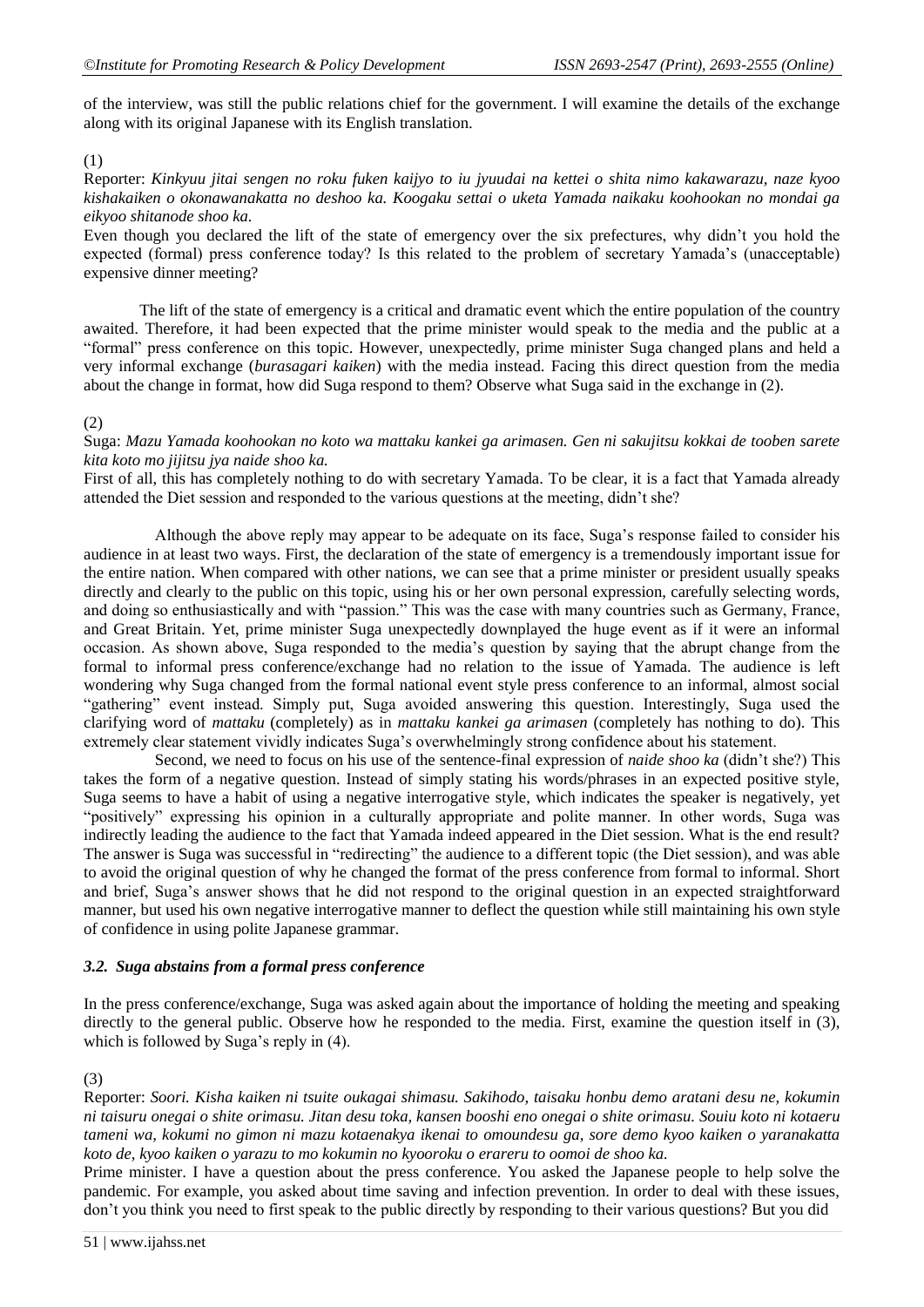not hold a regular press conference. Do you think you can receive support from the general public without holding a formal press conference?

The question from the reporter is quite simple. It very clearly asks for a reply from Suga, and asks whether Suga can receive support from the public without holding a formal press conference (which would be broadcast live to the public). Let us see how Suga replies.

#### (4)

Suga: *Kyoo kooshite burasagari kaiken o yatte irun jya nai deshoo ka. Sakihido wa masani nihon zentai no mitooshi o meikaku ni mooshiageru koto ga dekiru yoona jyootai no naka de koko wa kaiken o okonau beki da to iu fuu ni omotte orimasu.*

Today, as you may know, I have been holding this informal doorstep interview, don't you think so? As I said before, I think I will hold a formal press conference when I have all of the information regarding the entire national situation as a whole.

As initially stated, Suga considers the *burasagari kaiken* or doorstep interview as enough and a more formal press conference as unnecessary (which was originally planned and expected from the media). He assumes the *burasagari kaiken* (doorstep interview) is sufficient to garner support from the general public. Curiously, he ends his statement again with the negative interrogative style.

It's interesting to note that prime minister Suga's approval ratings have not been increasing. His ratings continue to stay very low around 40%, which is not ideal for any prime minister in power. He seems to assume that he will hold a formal press conference when the pandemic is over in Japan, which to date is uncertain. Many Japanese citizens will likely view Suga's informal exchange with the media as insufficient. It appears that Suga may not fully appreciate the significant difference between an informal exchange with the media and a formal press conference. This vague yet crucial question was actually raised by a reporter who asked it in a polite manner. Let us observe his question and Suga's answer in segment (5) and (6) below.

#### (5)

Reporter: *Seishiki na kisha kaiken to koo itta burasagari no shuzai no chigai to wa dooiu fuu ni okangae, nani ga ichiban ii to omoi masu ka.*

What do you think the major difference between the formal press conference and the present doorstep interview, and furthermore, which style do you think is the best style for the present situation?

Unexpectedly, and in a very straightforward manner, the reporter asked the question directly to Suga. How did Suga respond? The answer was amazingly simple. Observe what Suga said to the reporter in (6).

#### (6)

Suga: *Sore wa minasan ga kangaeru koto jya nai desu ka*. Isn't that what you all think about, isn't it?

This is a very simple yet surprisingly turse reply by a prime minister. In short, Suga did not respond to the question at all. In essence, he said "you media people" can think about it (but not me!). And again, as he often does, Suga responded using a negative interrogative (isn't it?) to show his over-exaggerated politeness.

In the Chinese Confucius tradition, there is a well know expression which says *koogen reishoku sukunashi jin*. This means fine words and flattering looks lack sincerity. Suga's reply is far beyond this mark of even fine words. Put simply, Suga's lack of response to the question is quite nonsensical. Suga may occasionally be over confident and may not listen to what others say about him, but even this reply exceeds the usual boundaries of discourtesy and insincerity seen in recent years in Japanese political speech.

Finally, another reporter asked another question regarding Suga's availability for answering more questions in the session. Suga, in the past, has been known for stopping the session due to time constraints. Observe the final question in the meeting in (7).

#### (7)

Reporter: Soori. Suimasen. Kondo no kaiken de wa saigo made shitsumon too uchikiri naku, okotae itadakerun de shoo ka.

Prime minister. I am sorry. In this meeting, are you going to reply to all of our questions without any interruption?

Because of past experience with Suga abruptly closing the interview exchange, the reporter wanted to make sure that Suga would stay in the room and answer all the reporters' questions. Again, Suga's reply was surprising and straightforward. Observe his statement in (8).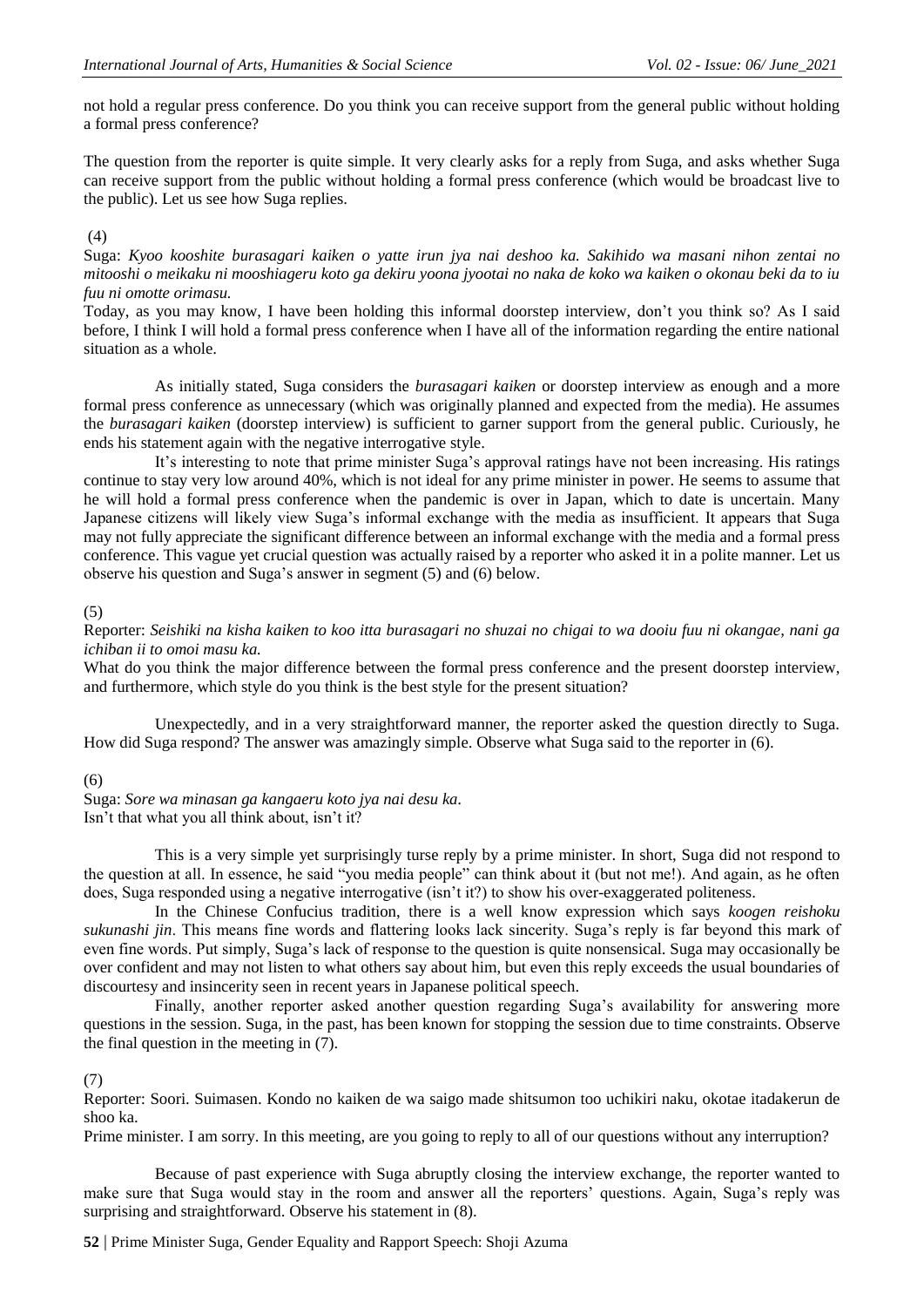#### (8)

Suga: *Iya, watashi mo jikan ga arimasu kara. Demo daitai minasan detsukushite irun jya nai de shoo ka? Sakihodo kara onaji shitsumon bakkari jya nai de shoo ka. Yoroshii de shoo ka.*

Well, I have my own time schedule. I feel you have asked all the questions you might want to ask. You have asked the same questions over and over again, haven't you? Thank you.

Essentially, Suga rejected the reporter's question and answered "no" to him. Suga thought the same questions were being repeated by various reporters and, therefore, there was no reason to continue the meeting. Suga again ends his reply with the negative interrogative style, and, at that point, he voluntarily stopped the exchange and the entire media meeting ended for the day. Suga appeared exhausted, although it was expected that the meeting could be a successful political event for him as the prime minister. But the media and general public seemed to be disappointed with the final outcome.

#### **4. Discussion**

Prime minister Suga was very popular when selected as the prime minister in 2020. Given that he was born and raised in the countryside of the remote Akita prefecture, Suga has done very well as a politician. For example, he was the longest serving chief cabinet secretary and a very trusted government employee under former prime minister Abe. Suga has maintained a rigorous political agenda addressing issues such as de-regulation, social My Number System (a number for all citizens used for taxation, social security and disaster response purposes), digitalization, green energy, climate change, decarbonisation, deoxidation, among a number of others. Many of these have received wide support from the general public. When Suga became the prime minister in 2020, his approval rating was remarkably high, over 66%, and he was indeed a popular prime minister (Japan Times 2020).

However, his approval ratings have dropped to between 30% and 40% over the past several months (Asahi Shinbun 2021). Nevertheless, Suga does not have strong contenders from his political party or the opposition parties, and he appears to be maintaining his prime minister position for now. One of the reasons he is not able to sustain his high approval ratings may be tied to the way he speaks to the public and the media.

There are various methods to improve talking styles so a politician can attract listeners and voters in order to gain their support. Various linguists, cognitive scientists, communication specialists and sociolinguists have studied how "language" is defined and used. For example, Lakoff (2009:15) has stated that "language gets its power because it is defined relative to frames, prototypes, metaphors, narratives, images, and emotions." With regard to Suga's speech style, it seems that the issues of narratives and emotions may be the most relevant. Lakoff has suggested that a speaker should go beyond the simple "facts, truth, and logic." Further, he states that "**emotion** is central to legitimate political persuasion." This line of analysis has also been observed in Lim (2008: 6) who examined "partisan punch lines, and emotional and human interest appeals" in his speech study of past U.S. presidents.

Similarly, expanding her conversational analysis, Tannen (2007, 46) argues that "emotion and cognition are inseparable. Understanding is facilitated, even enabled, by an **emotional experience of interpersonal involvement**." She emphasizes the fundamental importance of "emotion" in our understanding of anybody's speech. In what she calls "involvement strategies," Tannen (2007: 32) points out several well-known strategies such as "repetition, dialogue, and imagery and detail." In other words, all of these strategies help a speaker improve conversational skills in order to actively attract, in the case of politicians, the voters' attention. Given these concrete involvement strategies, if we examine Suga's speech in the exchange/conference of the present study, we can conclude that none of the strategies were actively used in Suga's replies. Nothing was clearly repeated. No dialogue was involved. No details were given -- quite the contrary. Suga ignored the media reporters' **emotion**, and no specific information, facts, and truth were even conveyed to them. In the end, both Suga and the media reporters felt dissatisfied and no "**interpersonal involvement**" was achieved. From a different perspective, we realize that Suga obviously needs a "rapport" (or sympathy) talking style which focuses on emotion, rather than a "report" talking style which focuses on conveying facts and information (Tannen 1991).

For example, in (5), Suga was asked a very fundamental question regarding the difference between the expected formal press conference and the present *burasagari* (doorstep) meeting. Suga's abrupt reply simply rejected the question and inferred that the answer should come from the media people themselves. As we see, no details were given at all. And no explanation, analogy or dialogue were given. In the end, Suga completely ignored the questions from the press, wholly circumventing any possibility for interpersonal involvement or an emotional experience. Suga entirely failed to use any involvement strategies during the conference/exchange.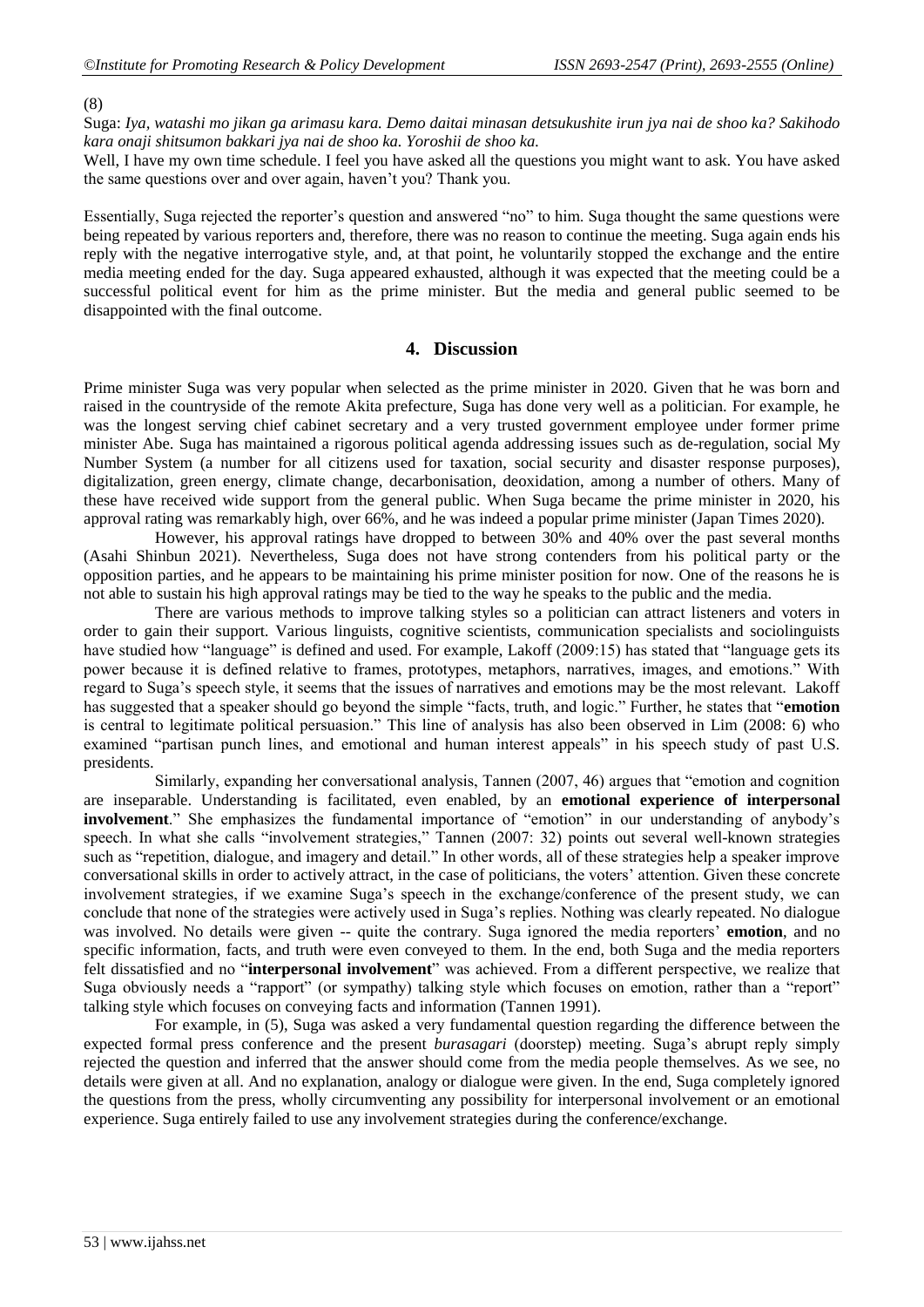## **5. Conclusion**

It is encouraging that prime minister Suga has shown signs of supporting gender equality (unlike former president of the Tokyo Olympic organizing committee Yoshiro Mori's scandalous remarks) by appointing Makiko Yamada as his public relations chief. However, in his recent informal *burasagari* meeting, Suga's speech style is too distant from the speech style of what Tannen (2007) described as "involvement strategies," and he consequently falls short of adopting an emotive and rapport style of speech which in turn, fails to attract listeners' and his voters' support. Perhaps this is the most fundamental failure of the informal meeting. Suga may be doing well in "report" talking style by conveying facts and information, given that he was a successful chief cabinet secretary under the former Abe administration. However, Suga is now the prime minister of Japan whose job is far more demanding in

attracting voters in an "emotional" way. A prime minister is expected to go beyond the role of "report" style and move to a "rapport" style (as well as "report" style) if he or she wants to gain the support of his constituents. Sankei Shinbun (2021b), a highly respected daily newspaper in Japan, argues that Suga needs to be more proactive in his speech. The newspaper states "We hope that our prime minister should use easy to understand emotional expressions with respect to what will happen and how we will deal with the issue of COVID-19. It is time for us to see a strong message from the prime minister to indicate what our short-term and mid-term goals are, and to show what we believe will surely assist other people under this pandemic."

In the end, we must wait to see how prime minster Suga proceeds and whether he is able to move from a "report" (information) speech style to a "rapport" (emotion) speech style. Tazaki (2021), one of the highly respected political specialists in Japan makes the following statement: "Humans are the operating force in politics. And it is **emotion** which moves humans. Politicians activate human emotion to gain their support, and this use of emotion is the fundamental principle for any politician." This concept of "emotion" will likely play an important role in the success of Japanese prime minister Suga in the years to come.

### **Acknowledgement:**

I am grateful to Mr. Atsushi Taki of *Kyodo News* for allowing me to have access to the interview/exchange at the prime minister official residence. *Kyodo News* is the leading news agency in Japan. I am also grateful to Robert Wood for his valuable comments. A part of this research was funded by a Faculty Fellow Award of the University of Utah (2021).